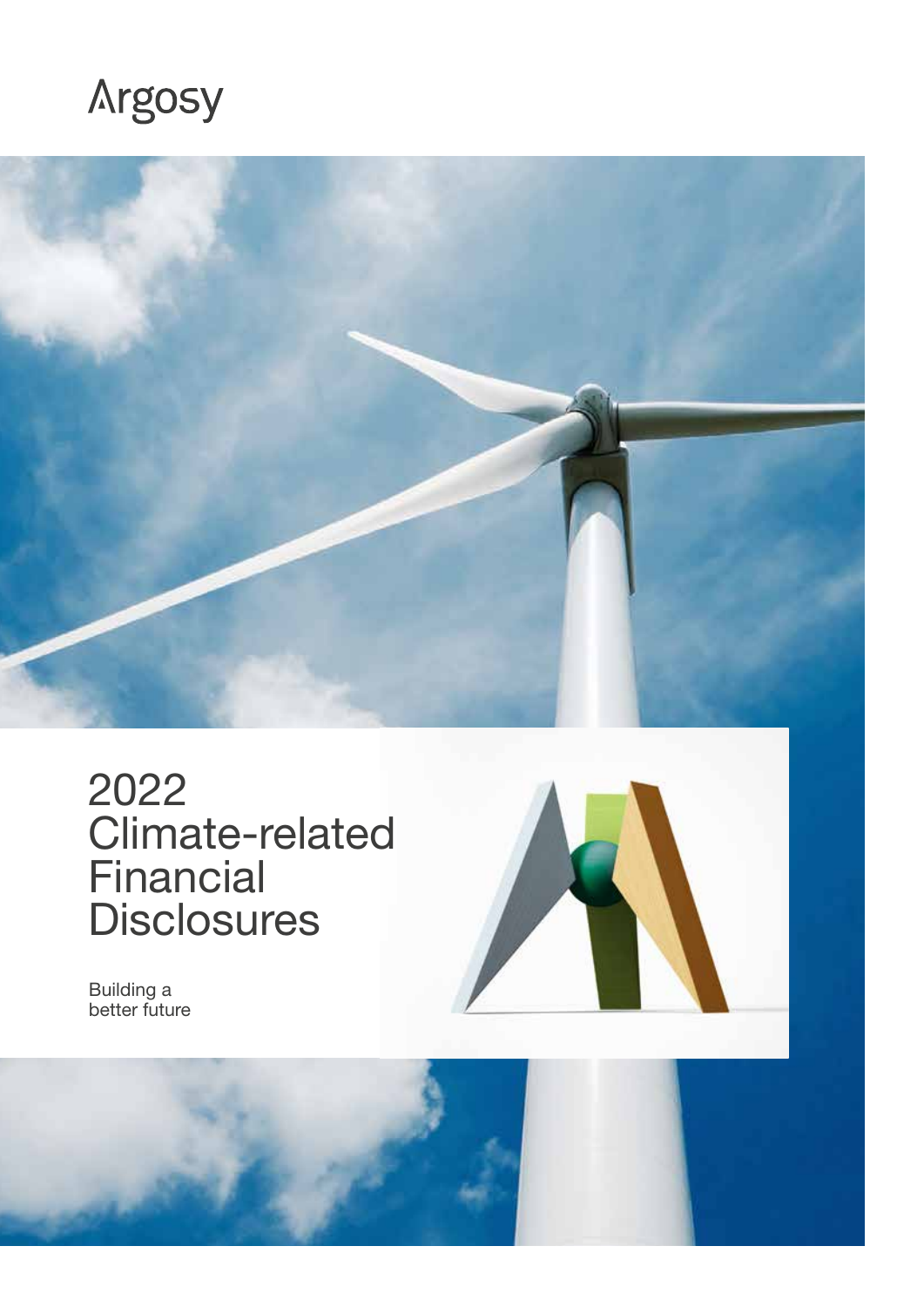## **Overview**

The impact of Argosy's business on the natural environment is an increasingly important consideration for investors, occupiers and other stakeholders. Argosy recognises that an important part of our responsibility is to identify and assess the risks presented by climate change, just as we manage other risks facing our business. This is Argosy's second year of reporting climate related disclosures based on the TCFD's recommendations.

In this report we have added to last year's reporting by including disclosures on metrics and targets, reflecting the TCFD's updated guidance issued in 2021.

We anticipate that the New Zealand External Reporting Board (XRB) will issue its climate related disclosure framework during the current year and that Argosy's next climate change report will be based on the XRB's framework. Based on the XRB's published implementation timeframes, it is anticipated that the XRB's framework will be mandatory for Argosy in the financial year commencing 1 April 2023.

This report has been prepared based on the recommendations of the Task Force on Climate-related Financial Disclosures (TCFD) which provides a framework for climate-related financial disclosures across four core elements: **governance, strategy, risk management and metrics and targets.**

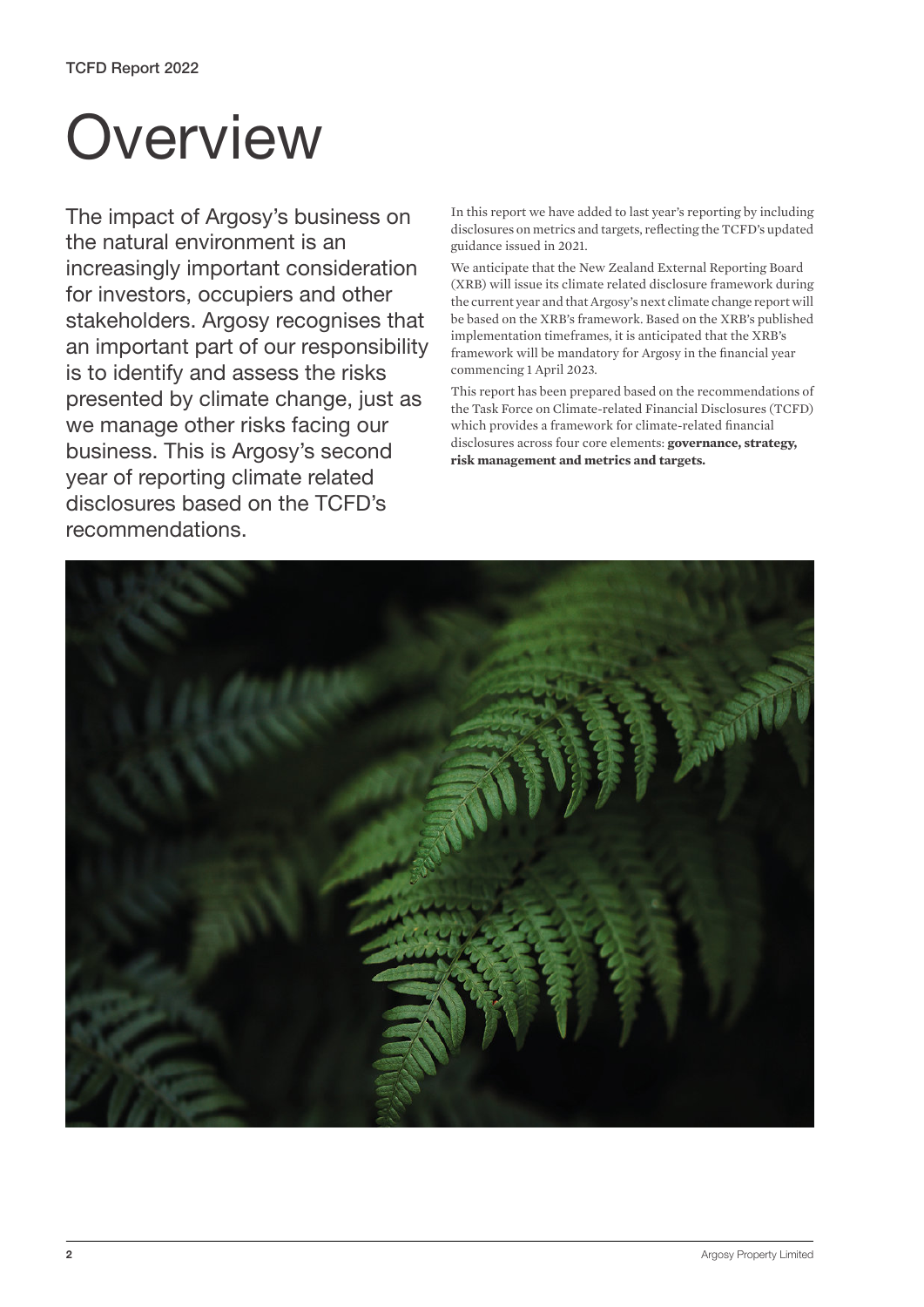### Governance

#### TCFD Objective:

Disclose the organisation's governance around climate-related risks and opportunities.

#### TCFD Requirement:

a) Describe the board's oversight of climaterelated risks and opportunities.

b) Describe management's role in assessing and managing climate-related risks and opportunities.

#### a) Describe the board's oversight of climate-related risks and opportunities.

Argosy's Board is responsible for establishing, reviewing and monitoring processes to identify climate change risks. The Board's Audit and Risk and ESG Committees also have specific responsibilities to assist the Board with governance around climate related risks.

The Audit and Risk Committee is responsible for overseeing the management of climate related risks as part of its overall responsibility for risk management which is implemented through Argosy's Risk Management Policy and Framework, including Argosy's risk register. The Audit and Risk Committee oversees the risk register and reviews it regularly with management. Argosy's climate related risks are included in the risk register.

The ESG Committee brings a particular focus to all ESG matters, which includes considering climate related risks and opportunities, and ensuring that these are brought to the Board's attention. The responsibilities of the ESG Committee are as follows:

- Identify and consider ESG matters relevant to the Company and report to the Board as appropriate.
- Identify and consider climate change risks arising from physical risks of climate change and risks arising from the transition to a low carbon economy.
- Make recommendations on the Company's approach to ESG matters.
- Oversee implementation of the Company's Sustainability Policy and ESG Framework.
- Review and report to the Board on the Sustainability Policy and ESG Framework.
- Review the ESG elements of the Company's annual and interim financial statements and recommend them to the Board for approval.

#### b) Describe management's role in assessing and managing climate-related risks and opportunities.

Argosy established a Sustainability Committee in 2019. The Sustainability Committee reviews climate related risks, opportunities and initiatives. The Sustainability Committee meets four times per year and reports to the Board's ESG Committee. The membership of the Committee includes, among others, the Chief Executive Officer, Chief Financial Officer, Head of Sustainability and Environmental Engineer. This provides a diversity of thought, ensuring that climate related risks and opportunities are properly identified and considered.

The Sustainability Committee is also represented on the Risk Management Committee which implement's the Company's Risk Management Framework and reports to the Board's Audit and Risk Committee. This ensures that (although not subject to external audit) risks identified by the Sustainability Committee are subject to the same level of scrutiny as other types of financial and non-financial risk.

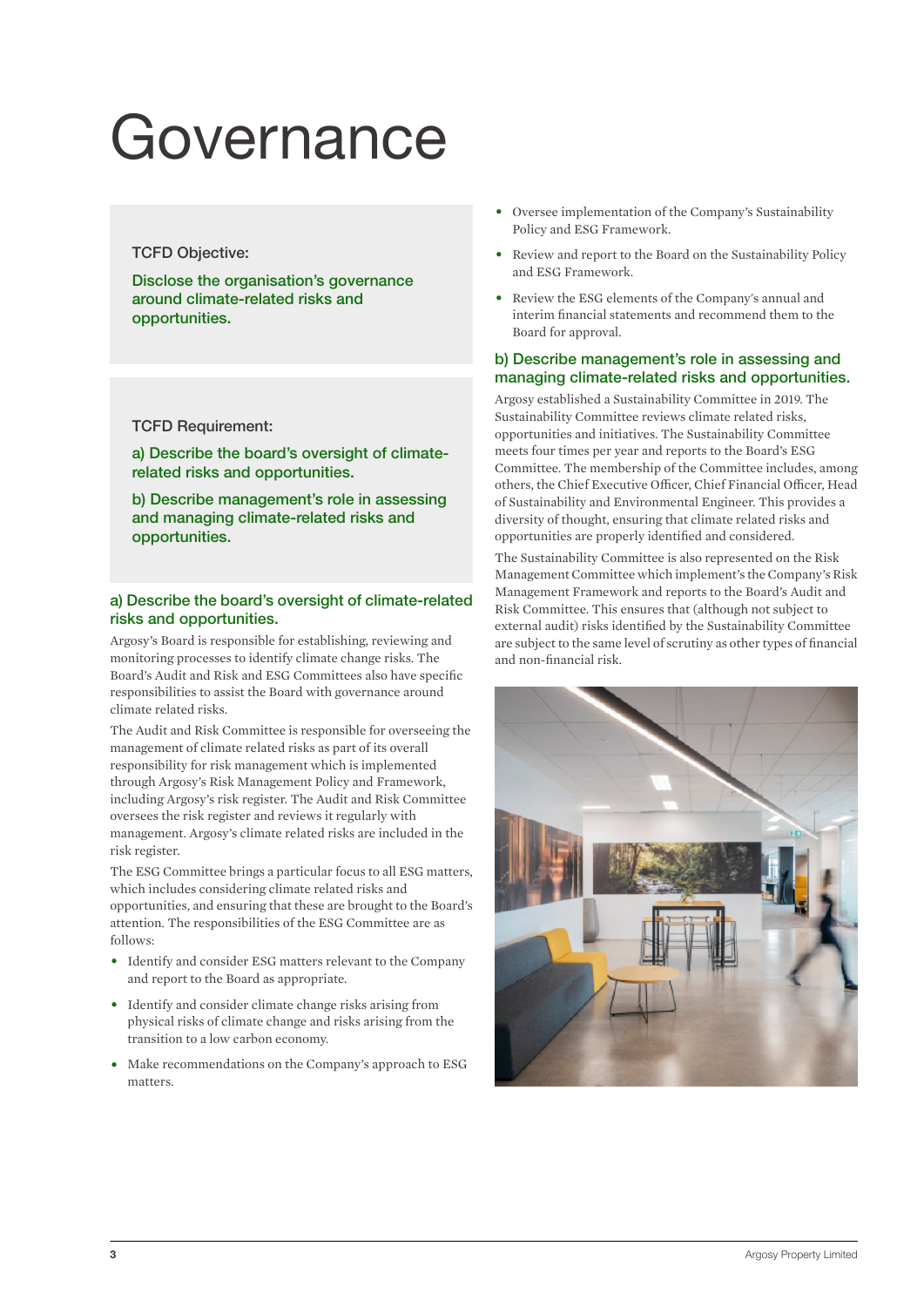# **Strategy**

#### TCFD Objective:

Disclose the actual and potential impacts of climate-related risksand opportunities on the organisation's businesses, strategy, and financial planning where such information is material.

#### TCFD Requirement:

a) Describe the climate-related risks and opportunities the organisation has identified over the short, medium, and long term.

b) Describe the impact of climate-related risks and opportunities on the organisation's businesses, strategy, and financial planning.

c) Describe the resilience of the organisation's strategy, taking into consideration different climate-related scenarios, including a 2°C or lower scenario.

#### a) Describe the climate-related risks and opportunities the organisation has identified over the short, medium, and long term.

For the purposes of classifying risks and opportunities Argosy has adopted the TCFD's classification of physical and transitional risks and timeframes of within three years for the short term, within 10 years for the medium term and longer than 10 years for the long term. Physical and transitional risks are outlined below.

#### *Physical risks*

Physical risks are identified in the property strategy for each of Argosy's 53 property assets. Argosy considers the nature of the risks to which its assets could potentially be exposed are:

- direct damage from inundation or severe weather events in the long term; and
- increased temperature causing increased demand on buildings services in the long term, particularly airconditioning; and rising sea levels in the long term.

Rising sea levels could possibly lead to significant asset value impairment due to coastal storm inundation. Several of Argosy's buildings are located close to the waterfront in both Auckland and Wellington. As a result, the potential for rising sea levels represents a possible physical risk.

Auckland and Wellington Councils model coastal-storm inundation from 1 in 100 year events based on current sea level and a projected sea level rise of up to one metre. This information indicates that Argosy's assets will not be materially affected by coastal storm inundation. These long-term risks remain under review.

No short or medium-term physical risks have been identified.

#### *Transitional risks*

Argosy has identified transitional risks and opportunities based on assumptions about Government policy and the expectations of its occupiers, investors and other stakeholders. These include costs to meet building certification and climate change-related reporting requirements and potential obsolescence of building services.

Such transitional risks are expected to arise in the medium to long term. While these costs represent a risk to affected assets, they also represent an opportunity to the extent that Argosy can meet stakeholder requirements. The attention paid to transitional climate related risks and opportunities by Government, occupiers, investors and other stakeholders has grown markedly in recent years and it is expected that in New Zealand these risks and opportunities will be influenced by the final report issued by the Climate Change Commission in June 2021 as well as the Government's carbon budgets and wider policy response to climate change.

Argosy is considering the risks and opportunities suggested by the Commission's final report issued in June 2021. Argosy expects that it will be well placed to mitigate risks and benefit from opportunities.

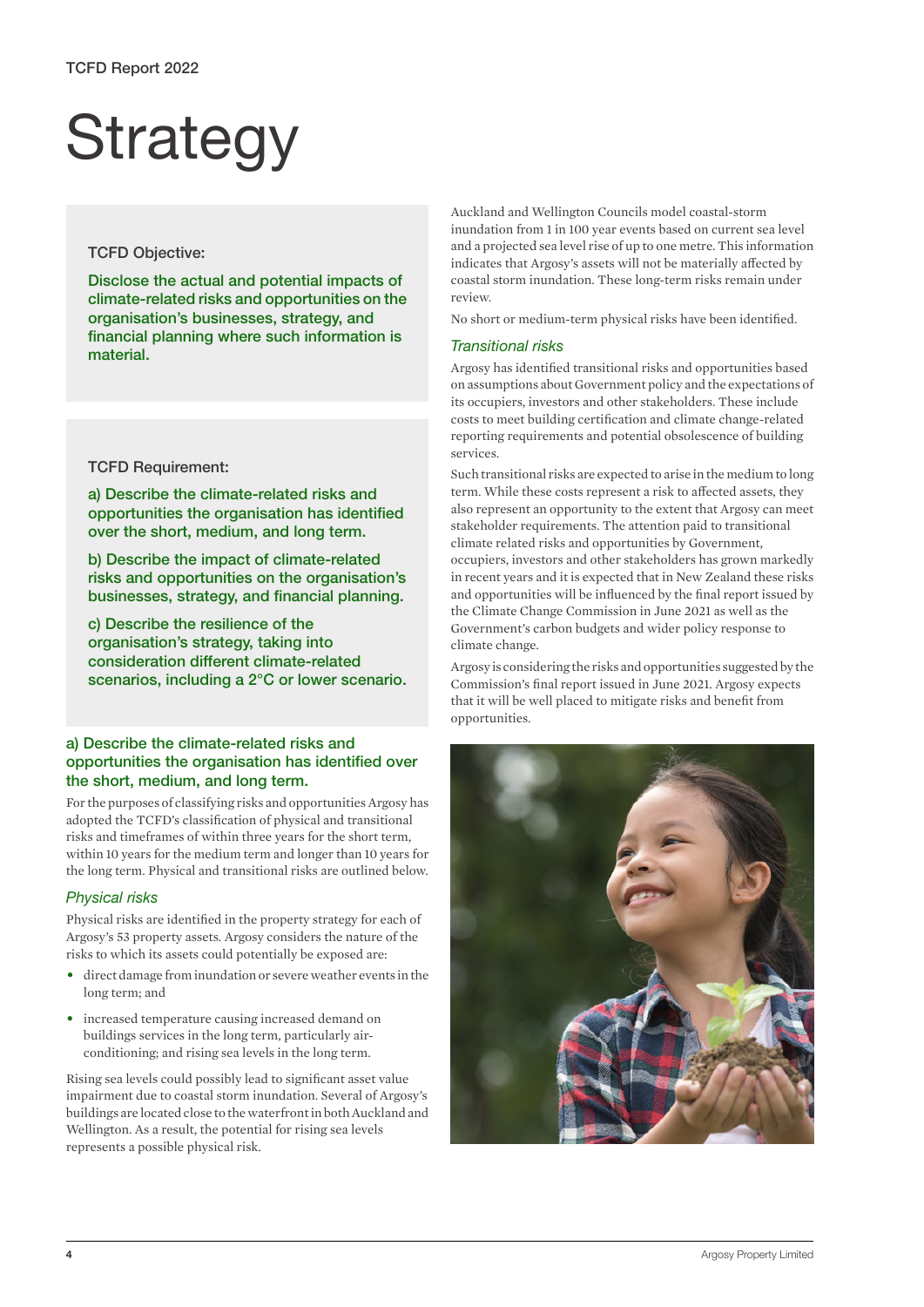#### b) Describe the impact of climate-related risks and opportunities on the organisation's businesses, strategy, and financial planning.

Argosy is committed to managing and reducing the impact of its operations on the environment, including through climate change. Our environmental strategy reflects our ambition to address environmental issues by creating well designed, vibrant and sustainable workplaces for today and into the future. We believe that green buildings have the potential to provide several key business benefits including:

- lower operating costs;
- higher occupancy;
- higher value;
- improved worker productivity and occupant health and wellbeing;
- lower regulatory risk.

Argosy has a sustainability strategy which applies to all areas of its business. The most observable impact of climate-related risks has been the drive for Argosy and its stakeholders to obtain certifications in relation to the refurbishment or construction (i.e. Green Star ratings) and ongoing operation (i.e. NabersNZ ratings) of its buildings. These certifications provide evidence of reduced emissions from Argosy's buildings in accordance with internationally recognised standards which help reduce the carbon footprint of Argosy and its occupiers. This drive toward green certified buildings is reflected in Argosy's financial planning as well as its plans for acquisitions, developments and disposals.

The development of green certified buildings has also provided Argosy with an opportunity to diversify its funding through Green Bonds. At the date of this report, Argosy has funding of \$325 million from Green Bonds supported by existing and planned green certified buildings valued at \$607 million.

Argosy does not expect any material effect from physical climate related risks. However, as noted above, the potential impact of long-term risks remains under review. Argosy has recently commissioned natural hazard loss modelling to assess the impact of physical climate change risks on its portfolio, for insurance purposes.

#### c) Describe the resilience of the organisation's strategy, taking into consideration different climaterelated scenarios, including a 2°C or lower scenario.

Argosy has a resilient portfolio that is diversified by sector, tenant and location. This reduces risk to severe climate change induced events. Argosy does not expect to suffer material direct effects from a 2°C or lower scenario and considers its portfolio resilient to physical impacts.

While there is the potential for increased demands on building services, particularly air-conditioning systems, due to increased temperatures, Argosy does not expect the increased cost to be material, particularly as this will likely be mitigated by the introduction of more efficient technologies to address transitional risks.

Argosy has been preparing its portfolio of property assets for progressive certification, starting with the 5 Green Star Office Built rating obtained for the redevelopment of Te Puni Kōkiri House at 143 Lambton Quay, Wellington. Since then, Argosy has obtained Green Star ratings on a further 4 buildings and has NabersNZ ratings on 4 other buildings. Argosy's 8-14 Willis Street/360 Lambton Quay development, which is nearing completion, will also have a Green Star rating.

Argosy expects that, without any anticipated physical impacts, and with the progressive certification of buildings in its portfolio, its business will be resilient to risks from climate change. However, Argosy will also undertake scenario analysis to identify and interrogate climate-related risks and opportunities.



107 Calrton Gore Road, Auckland.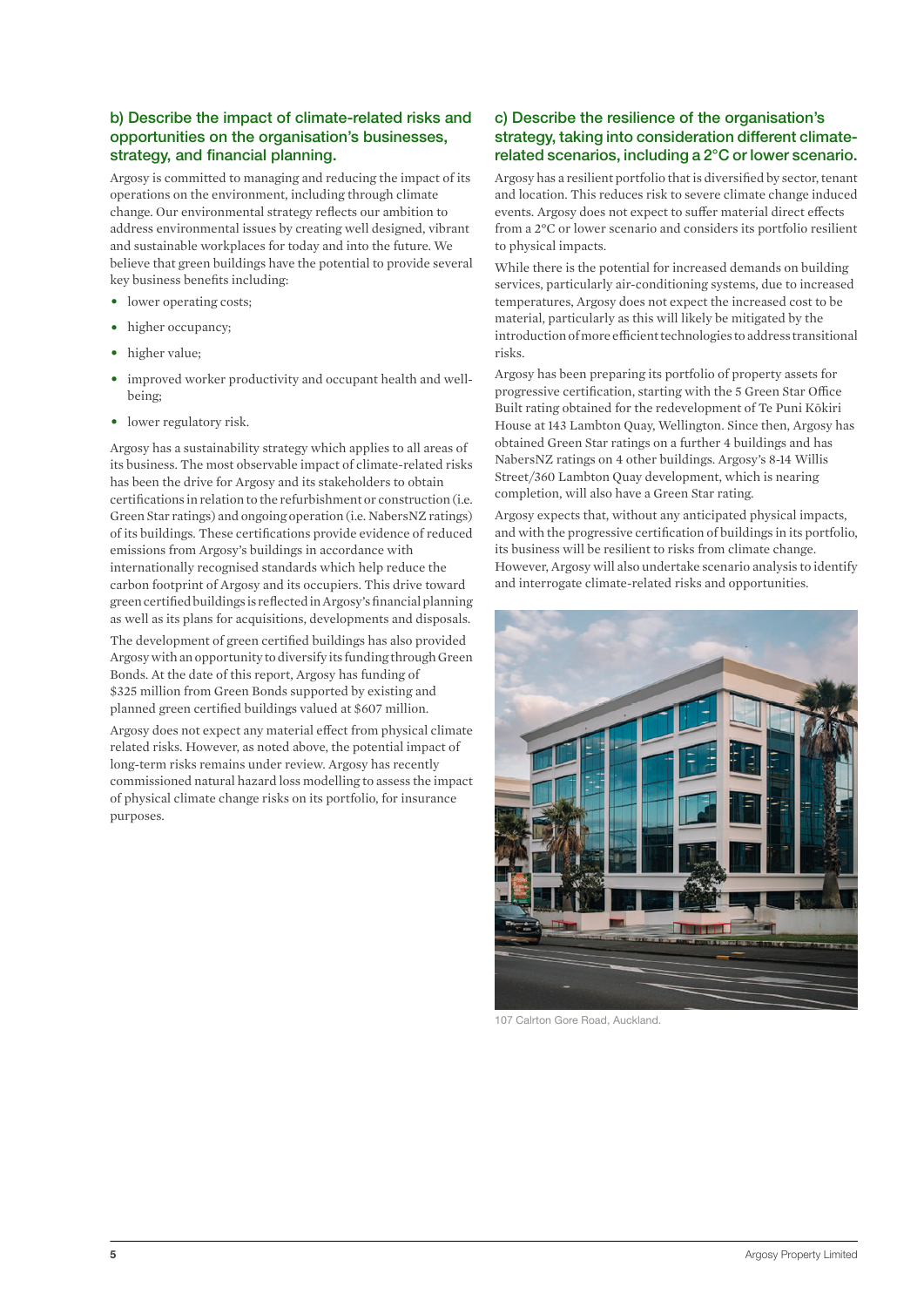# Risk Management

#### TCFD Objective:

Disclose how the organisation identifies, assesses, and manages climate-related risks.

#### TCFD Requirement:

a) Describe the organisation's processes for identifying and assessing climate-related risks.

b) Describe the organisation's processes for managing climate-related risks.

c) Describe how processes for identifying, assessing, and managing climate-related risks are integrated into the organisation's overall risk management.

#### a) Describe the organisation's processes for identifying and assessing climate-related risks.

Argosy identifies and assesses climate-related risk through its Risk Management Policy and Framework as well as Management's Sustainability Committee who identify and assess climate-related risks.

The Sustainability Committee consults with the Property Council and other industry bodies focused on climate-related policy and building certification.

Argosy has recently commissioned natural hazard risk modelling to model the impact of physical climate change risks on its portfolio, for insurance purposes.

#### b) Describe the organisation's processes for managing climate-related risks.

Argosy considers that material climate-related risk could arise from transitional risks which may result in a mismatch between its portfolio and requirements of occupiers, investors and other stakeholders. To manage these risks Argosy assesses the suitability of its buildings against the expected requirements of its stakeholders and makes acquisition, development and divestment decisions to ensure that buildings in its portfolio are fit for purpose.

#### c) Describe how processes for identifying, assessing, and managing climate-related risks are integrated into the organisation's overall risk management.

Argosy includes climate-related risks in its Risk Register maintained in accordance with its Risk Management Policy and Framework which is overseen by the Board's Audit and Risk Committee. The composition and structure of Management and Board Committees (outlined above) ensures that climate-related risks identified by the Board's ESG Committee and Management's Sustainability Committee (although not subject to external audit) are scrutinised at the same level as other financial and nonfinancial risks.

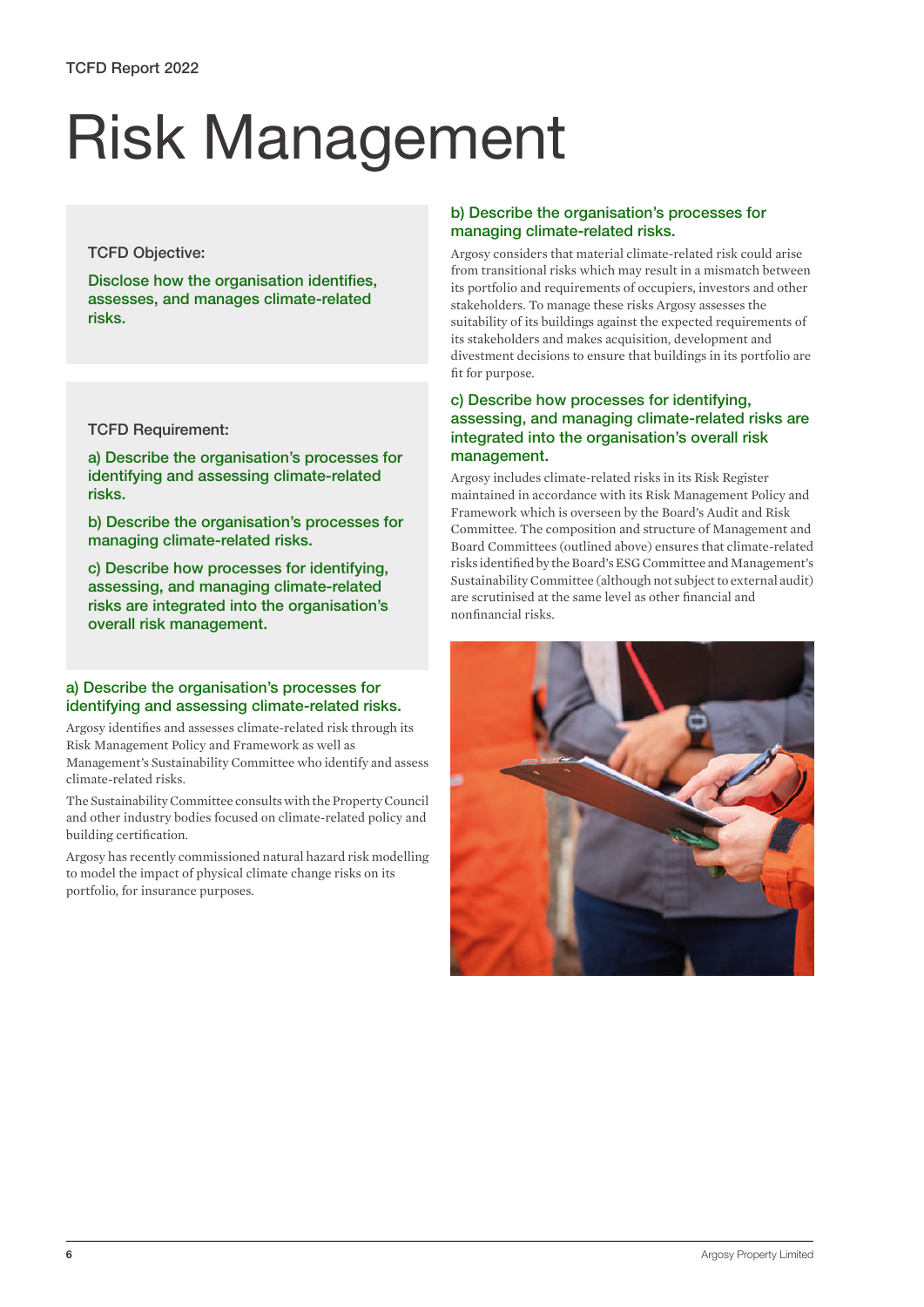# Metrics and Targets

#### TCFD Objective:

Disclose the metrics and targets used to assess and manage relevant climate-related risks and opportunities where such information is material.

#### TCFD Requirement:

a) Disclose the metrics used by the organisation to assess climate related risks and opportunities in line with its strategy and risk management process.

b) Disclose Scope 1, Scope 2, and, if appropriate, Scope 3 greenhouse gas (GHG) emissions, and the related risks.

c) Describe the targets used by the organisation to manage climate-related risks and opportunities and performance against targets.

a) Disclose the metrics used by the organisation to assess climate related risks and opportunities in line with its strategy and risk management process.

Argosy collects and reports on its scope 1, 2 and 3 carbon emissions.



#### b) Disclose Scope 1, Scope 2, and, if appropriate, Scope 3 greenhouse gas (GHG) emissions, and the related risks.

| Argosy's emissions in 2021       | tCO <sub>2e</sub> |
|----------------------------------|-------------------|
| Scope 1                          |                   |
| Other fuels                      | 45.9              |
| Passenger vehicles - default age | 0.1               |
| Refrigerants                     | 94.4              |
| <b>Stationary Energy</b>         | 7.2               |
| <b>Transport Fuels</b>           | 19.5              |
| Scope 2                          |                   |
| Electricity                      | 139.2             |
| Scope 3                          |                   |
| Electricity                      | 16.2              |
| Other fuels                      | 1.7               |
| Passenger vehicles - default age | 0.8               |
| Transport - other                | 28.3              |
| Waste                            | 0.1               |
| Total                            | 353.4             |

#### c) Describe the targets used by the organisation to manage climate-related risks and opportunities and performance against targets.

Argosy is exposed to transitional risks arising from emergent tenant and investor preferences for certified energy efficient buildings with reduced emissions. As outlined above, Argosy is managing these risks by obtaining internationally recognised certifications for its buildings, such as Green Star and NabersNZ ratings.These certifications provide evidence of energy efficiency and reduced emissions for Argosy's buildings.

Obtaining certifications for Argosy's buildings has also provided opportunities beyond mitigating transitional risks. These include attracting tenantswho require such certifications and investment through Argosy's green bonds.

Argosy itself has received a net carbon zero certification from Toitū. This reflects tenant and investor expectations of increased energy efficiency and reduced carbon emissions from Argosy's operations.